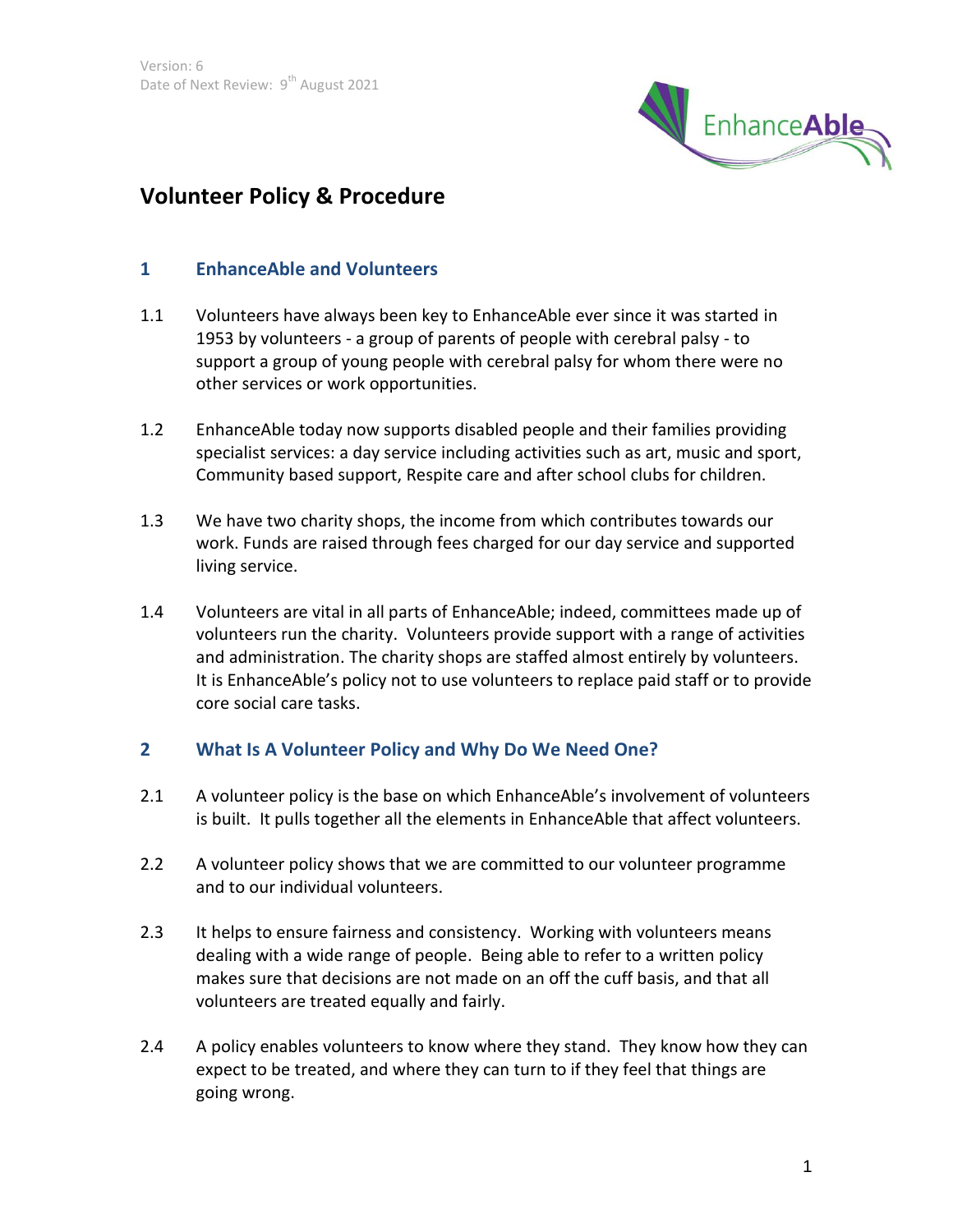2.5 It helps to make sure that paid staff, managers, volunteers and committees fully understand each other's role within EnhanceAble.

# **3 Volunteer Recruitment**

- 3.1 EnhanceAble works with people with physical and learning disabilities. Therefore, volunteer recruitment must protect both the service users and volunteers.
- 3.2 Volunteers can be taken on through a range of methods, including newspaper and radio advertisements, and word of mouth.
- 3.3 Volunteers will be asked to fill in a simple application form. The form will be sent, together with a copy of a volunteer role outline setting out the tasks that a volunteer might be interested in doing. Application forms should be returned to the manager, responsible for that area of work unless someone else has been asked to deal with it.
- 3.4 The manager responsible for the part of the organisation applied to will usually deal with the application.
- 3.5 All applicants must have two written references which are satisfactory to EnhanceAble. Ideally, one reference should be from an employer or from school/college. Where agreed by the applicant on the application form, references will be taken up, prior to interview.
- 3.6 All volunteers will be required to undertake a DBS check. This will be organised and paid for by EnhanceAble.

# **4 Equal Opportunities**

4.1 EnhanceAble is an equal opportunities employer. We aim to get rid of barriers and to make sure that people are not treated unfairly because of their gender, marital status, age, race, nationality, national or ethnic origins, disability, cultural background, sexuality, religious or any other basis. Please see EnhanceAble Equal Opportunities – Staff Policy and Procedure.

# **5 Induction and Training**

- New volunteers will be given background information about the charity.
- Volunteers will be expected to visit our services, so that they can understand what goes on in different parts of the charity.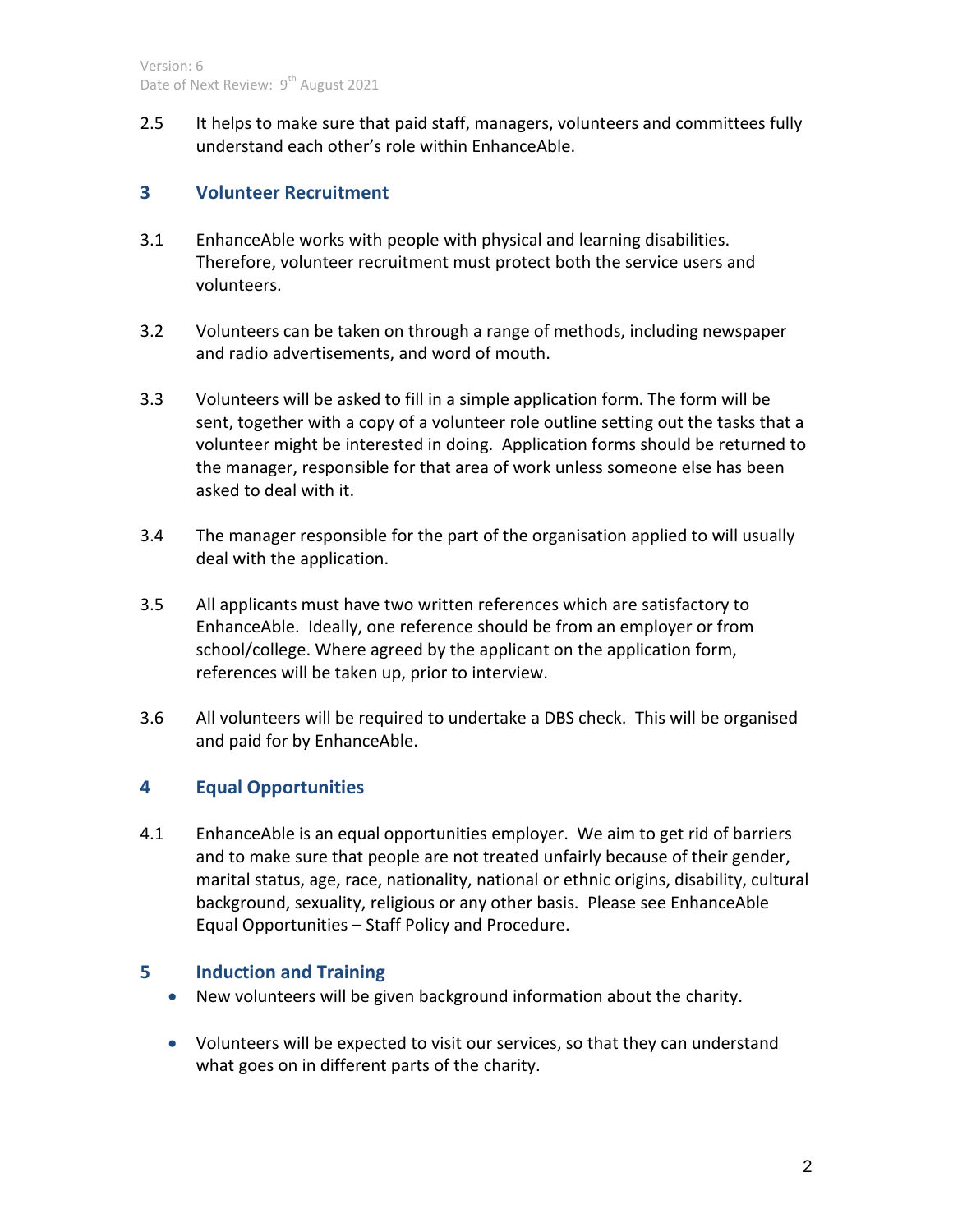- Volunteers will be able to take up training and development opportunities which their line manager feels are appropriate and relevant to their role.
- Volunteers will be required to attend training which is crucial for their role such as health and safety, moving and handling, disability awareness and customer care training. Any one who drives one of our vehicles must take a test (which EnhanceAble will pay for) to make sure that he or she is competent and meets our organisational standards for driving.

### **6 Supervision and Support**

6.1 Volunteers will be offered regular contact with their manager or another paid staff member with responsibility for volunteers. During this contact (known as supervision), volunteers can expect to receive support in carrying out their tasks and EnhanceAble can also support them in achieving any agreed goals. This is also where volunteers can discuss any issues or concerns they may have, as can their manager. During these sessions, managers will also identify whether the volunteer has any training needs.

#### **7 Expenses**

7.1 Out of pocket, reasonable expenses incurred by volunteers in carrying out their role will be reimbursed. Such expenses might include travel. Volunteers must have expenses agreed before incurring/claiming them.

### **8 Insurance**

Volunteers are insured through EnhanceAble's employer's liability cover.

# **9 Health and Safety**

9.1 EnhanceAble provides a safe and healthy workplace and working environment for all working (paid or otherwise) for the charity in accordance with the Health & Safety at Work Act 1974 and associated legislation. Whilst the appropriate manager is responsible for compliance with Health & Safety procedures, people working for EnhanceAble also have responsibility under the Act to take care of their own safety, and that of other workers, and to co-operate with us to enable the organisation to carry out its responsibilities. Please see EnhanceAble Health & Safety Policy and Procedure.

#### **10 Grievance and Disciplinary Procedures**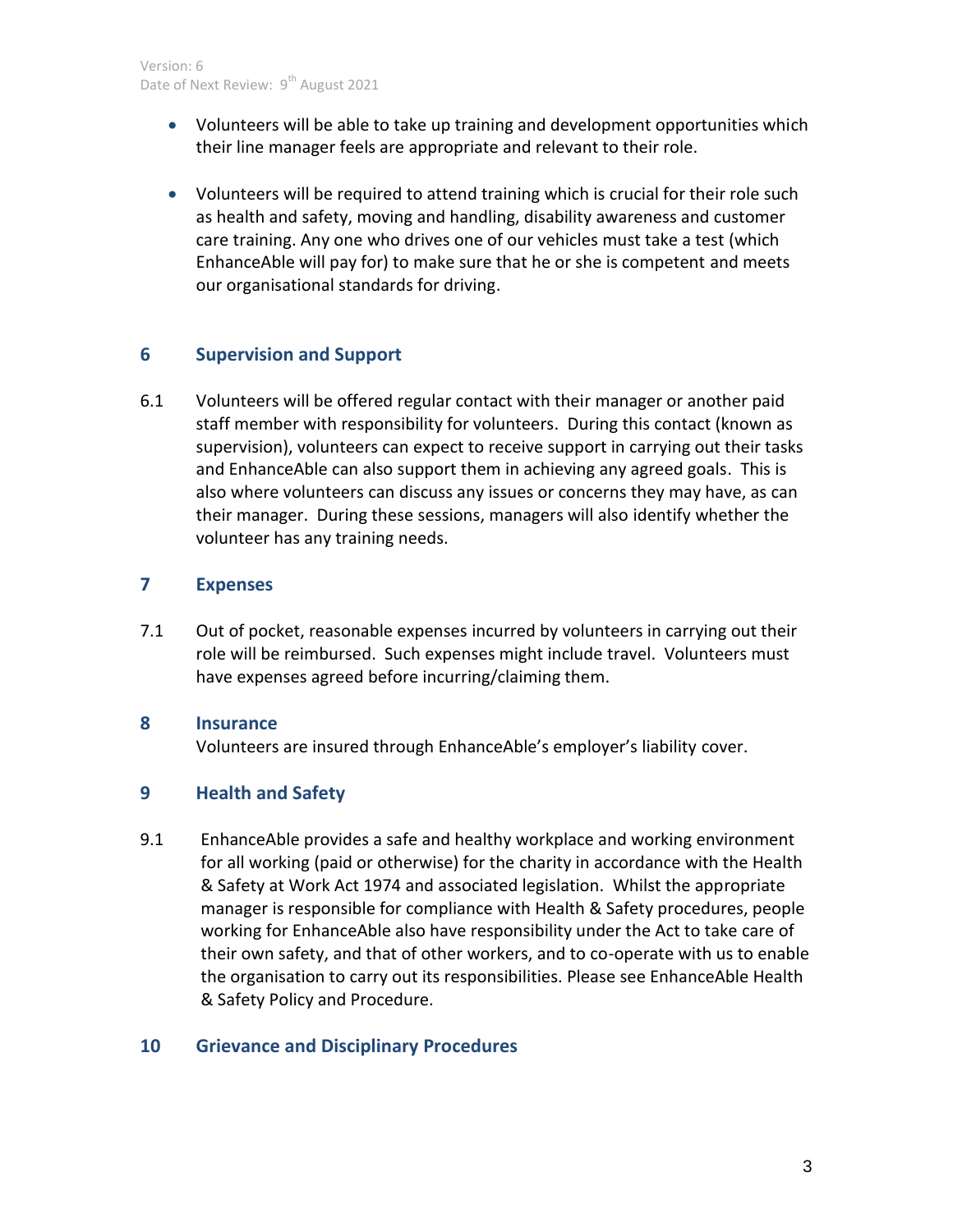10.1 Volunteers will have the right to raise issues of concern with their manager. Equally, the manager will raise any areas of concern that may arise with the volunteer. The following Code of Conduct sets out the group's expectations of you as a volunteer and what you are entitled to expect from your manager in terms of support, training etc.

## **11 Code of Conduct**

- The line manager has a duty to ensure that the volunteer receives adequate training and support, but the volunteer has a duty to highlight any issues to him and to attend planned training.
- The Volunteer must show respect, courtesy and consideration for colleagues, paid and unpaid. In the busy environment of EnhanceAble it can be easy to forget every day courtesies. This leads to people feeling undervalued and uncared for. Colleagues must be treated in a polite and courteous fashion.
- Volunteers are very valuable to us and we depend upon them. It is therefore very important that they arrive for work promptly and let us know in good time if they expect to be late or are unable to work.
- Volunteers must endeavour to present the public with a positive image of EnhanceAble; remembering that they may be one, or the only, representative of EnhanceAble that they will meet.
- Volunteers are some of the most visible people in the organisation. It is important that they present themselves in a professional manner. By this we mean, they should be clean, well presented, and polite and courteous whilst dealing with the public.
- Volunteers must not use abusive language or behave in an abusive way while volunteering for us. We take all forms of abuse and harassment extremely seriously.
- Volunteers must have professional relationships with service users. You should be careful that your relationships with service users do not become inappropriate or unprofessional (see EnhanceAble Professional Boundaries).
- Follow the instructions given by your manager.
- As a new volunteer it is sometimes unclear as to why managers might ask a volunteers to do something. Volunteers should always ask your manager to